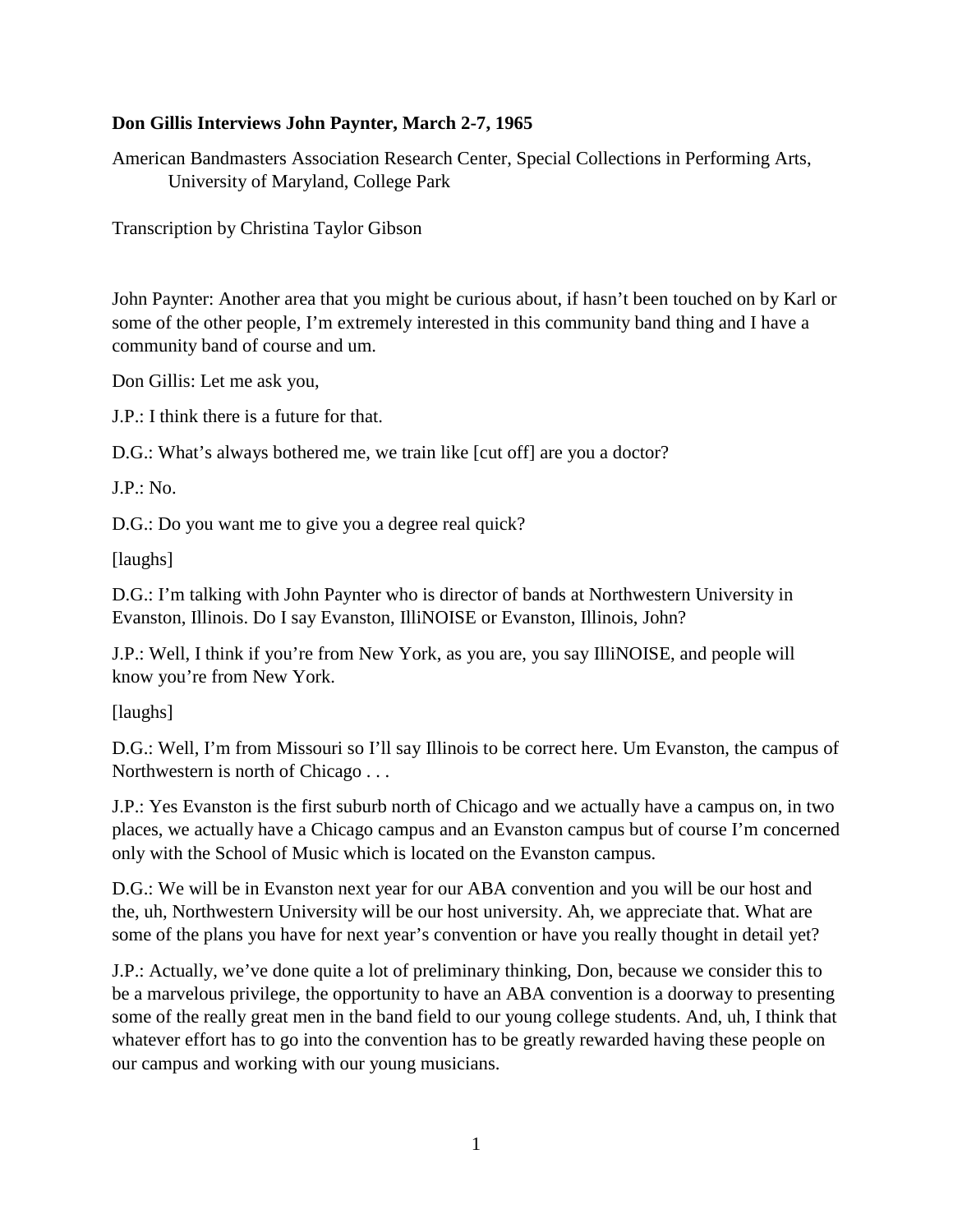D.G.: You've had one of the great band men on your campus all of these long years in, um, in Dr. Baynum!

J.P.: Yes, yes that's definitely true. I owe him, really, everything that I have been able to achieve with the band there at Northwestern.

D.G.: John, let's just talk for just a moment about some of the men that we've been meeting at this convention that we will meet again next year. Let's start off with Frank Simon. We'll just name a few of them . . . who else can you remember?

J.P.: Oh, there are so many! My goodness, there have been so many who have been national figures! Frank Simon, of course, and Karl King, the great march composer and conductor, and the, uh, wonderful military conductors, Col. Santelman, Com. Brendler of the Navy, and uh, you can just go right down the line. Harold Bachmann and so many who have really represent the history of band music in the United States.

D.G.: And then there'll be conductors from the other big ten schools?

J.P.: Yes, that's r-

D.G..: Such as Mark Hindsley who was once past president!

J.P.: That's right, the big ten is strongly represented in the ABA, I believe we have nine of the ten men in the ABA.

D.G.: I think we should get the other ten in there and make it [laughter] complete. We have the cream of the crop at this organization. Now, as a non-conductor, as a non-band director, I can say this, you see, where you can't, but you can agree with me that within the membership of this organization who will convene next March uh ninth or something around that period

J.P.: That's right.

D.G.: in Evanston next year will be the great men in the tradition of John Philip Sousa, but who have through their own initiative, developed

J.P.: This is so true, men who have written, really written the history of band music in this country.

D.G.: John, you're an awfully young man to have such a responsible position as head of a big ten school and conductor of bands. You've been there as a band director for, how many years now?

J.P.: Uh. This is my twelfth year as director of bands

D.G.: I think you told me that you were, you started at Northwestern when you were twentythree years old?

J.P.: That's right. I had the very good fortune of following in the job that Mr. Baynum had had for some twenty-seven years at Northwestern and uh, it was a, an opportunity that I really don't believe very young men have had. It, it was just one of those freaks, I happened to be there and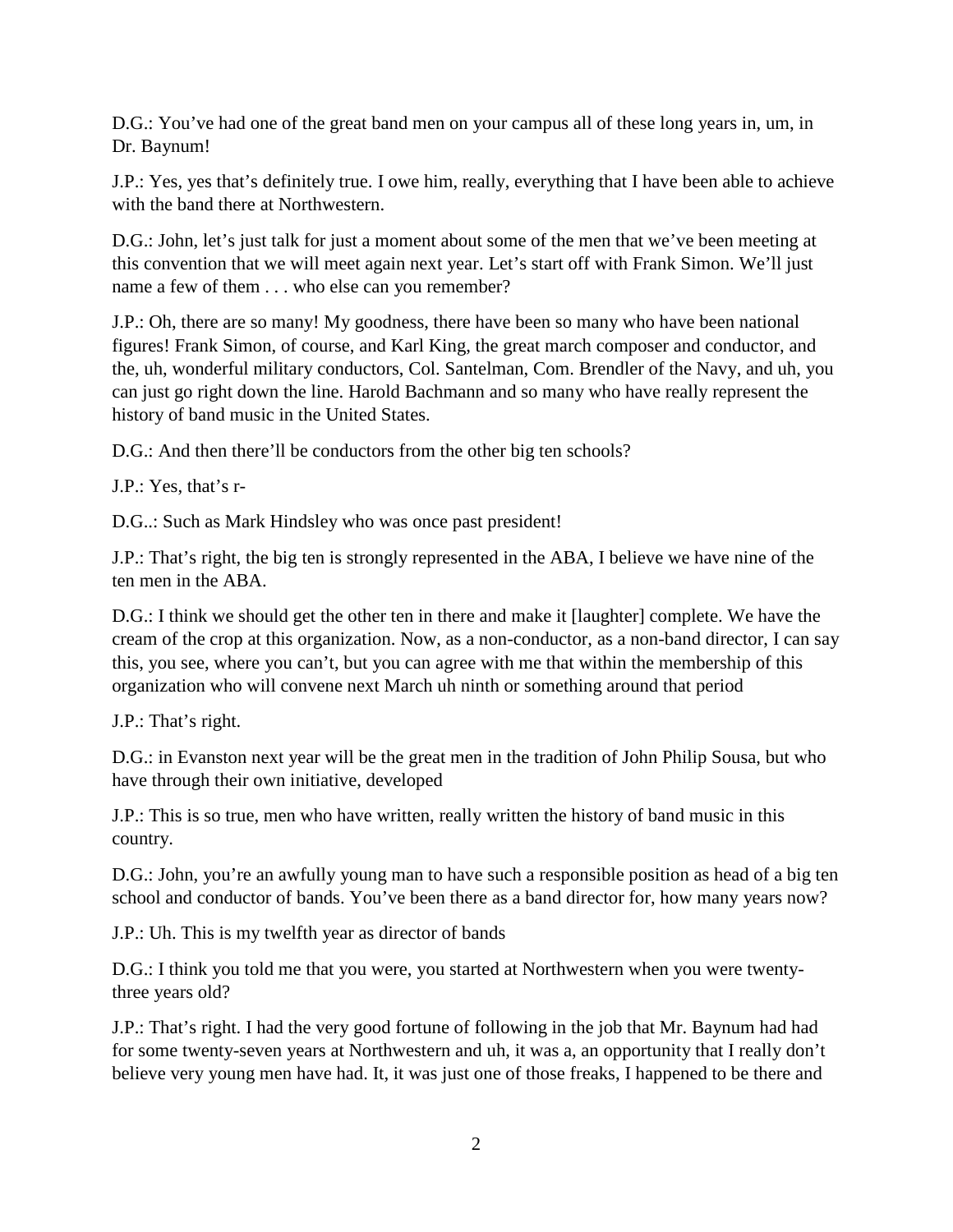available and, uh, the opening came, and I'm grateful for the fact that Mr. Baynum strongly recommended me to succeed him and the administration thought that would be a good idea.

D.G.: Well of course you'd been a member of the band. What was your instrument?

J.P.: Well, I was a clarinet player in the band, although I always sneaked around, I played a year on oboe with him and I played a year on tuba and uh

D.G.: How about bass drum?

J.P.: No, I, I would never even be seen close to a bass drum in the same band with Mr. Bainum!

D.G.: Guess that's a no.

J.P.: But, uh, my background, uh, was largely in composition and theory. Both my degrees there were in composition and theory and I took over the band for a short period of time while Mr. Bainum suffered some illness and then when he was back in good health they asked me to stay on as an assistant to him and, uh, I did this for two years after my graduation and then took over the band when he retired in 1953.

D.G.: Now had you, as a composer, done much work for band?

J.P.: Not a great deal. I had done some, uh, mostly in the area of arranging for the marching band, and, uh, I had written a couple of concert pieces, for the band, but as all of those who are in composition seem to get oriented, they pushed in the form of other forms of expression, I managed to turn out a symphony and a number of things for chamber music and some vocal music. But my real opportunity for writing for band was there and I didn't capitalize on it.

D.G.: But you did. I know you have written for band, and because you're a modest man I won't even ask you to tell me about it, but I have seen it at work and your championship of the American composer. The College Bandmasters association the CB…

J.P.: CBDNA

D.G.: CBDNA, I was fortunate enough to attend one of your clinics one day where you were reading through many, many new scores and this is, this IS a practice of your isn't it?

J.P.: Yes, very much. I have great interest and faith in the, uh, young people and American composers of all ages who have taken to writing for band and uh, at first some encouragement was necessary. It came long before my time from other conductors, and I think that we should continue that encouragement because we are deriving great benefit from these scores of young composers and some marvelous things have been uncovered.

D.G.: John, you know, I'm gonna pose a little hypothetical situation to you here. A young player, having successfully passed his college boards and all and he comes to you, a very, very fine musician and he now joins the Northwestern band and he stays with you for four years and is a fine clarinet player, we'll say, and then he goes, he isn't, he isn't going to be a band director, goes back to work in his home town and maybe with his father in a factory or whatever. In other words, he isn't going to make a career of music. What happens to him? What happens to all the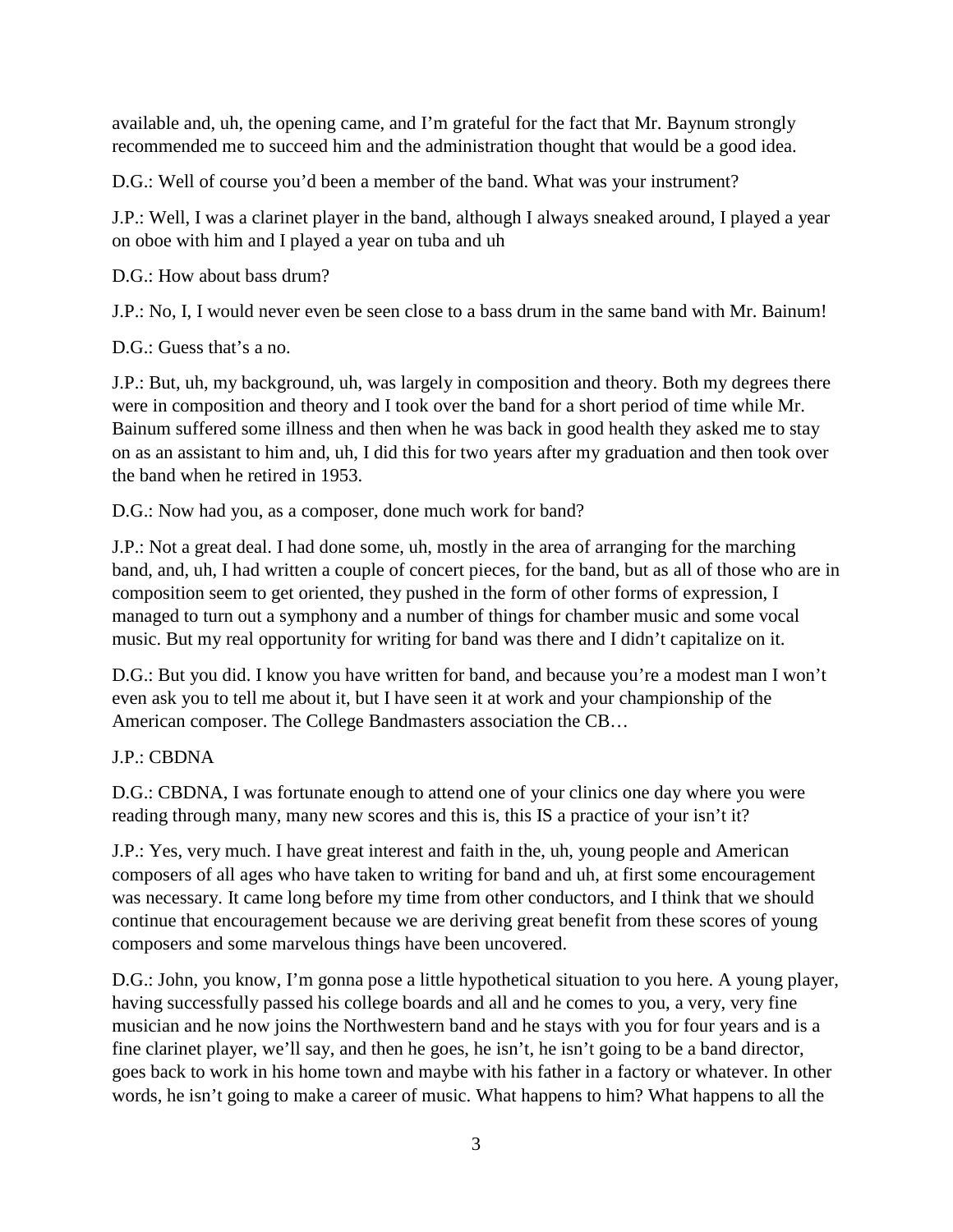skill? Where, where is he going to play when he gets back to  $-$  you name the town because it exists in almost every town?

J.P.: That's right, that's right. This is a concern and should be a concern of all of us who teach that we are developing a number, a large number of skilled players at all, all instruments who don't necessarily find the opportunity to continue playing when they finished their college music-making days. I, I think I should probably say first of all, not all is lost if they never play again, of course, because our fundamental job is to teach how to play music not how to play the clarinet, and whatever rubs off in the way of musical training should last these people a lifetime in terms of their pleasure in music, their taste and selection of music, this kind of thing, and I hope that this is going to be an important factor. But I really think we ought to have some serious ambitions for providing the way for these people to continue playing on their instruments after they leave college. Uh, I have experimented some in my own area there around Chicago with a community band and there are a large number of community orchestras and uh, I find with, uh, just a minimum of effort, one of the most exciting experiences I have had, uh, to make music with adults who, uh, have not incentive of playing other than the love music and the joy of playing good music. Uh, this is outside the bounds of professional music; they're not to be paid, they don't intend to, they just love to sit down, once a week and make music as an adult form of recreation and pleasure. Uh. I think there needs to be a rebirth of interest in this kind of musicmaking at the adult level.

D.G.: You know, so many of our band directors, when you first talk to them, these are the fellas just fresh out of school, and they, they seem, in one sense to want to use the band as a stepping stone into something which they might consider a little more glamorous, the orchestra. Do you, do you find within the last few years that this trend has reversed itself and there is much more pride of podium for the band than there was, say, when I started out at twenty-three/ twenty-four to be a band director and you started out at twenty-three?

J.P.: I think there is, I think, to be perfectly honest, in a young, uh, impressionable mind there is still the possibility that the orchestra, with its four-hundred years of tradition for music has to be explored by these young players and I am never offended if a young musician shows more interest at some stage of his development for orchestra than he does for band because I know he'll be back.

## $D.G.:$  hmm.

J.P.: Uh. They find excitement, as they should in this great literature for orchestra and I think the nice thing that we are discovering is that they're finding a parallel situation with the band. There is just equally an exciting medium of performance there. Now, I'd just say, just in passing that it has been interesting to me to see the number of adults who have had wonderful year of experience playing in orchestras around the Chicago area coming into our band and leaving these orchestras because they want a new and different experience with the band.

D.G.: You think part of this is because of the wider variety of experience in playing that they can get? Or experience in conducting, experience in conducting that they can get rather than the confined literature of the symphony orchestra?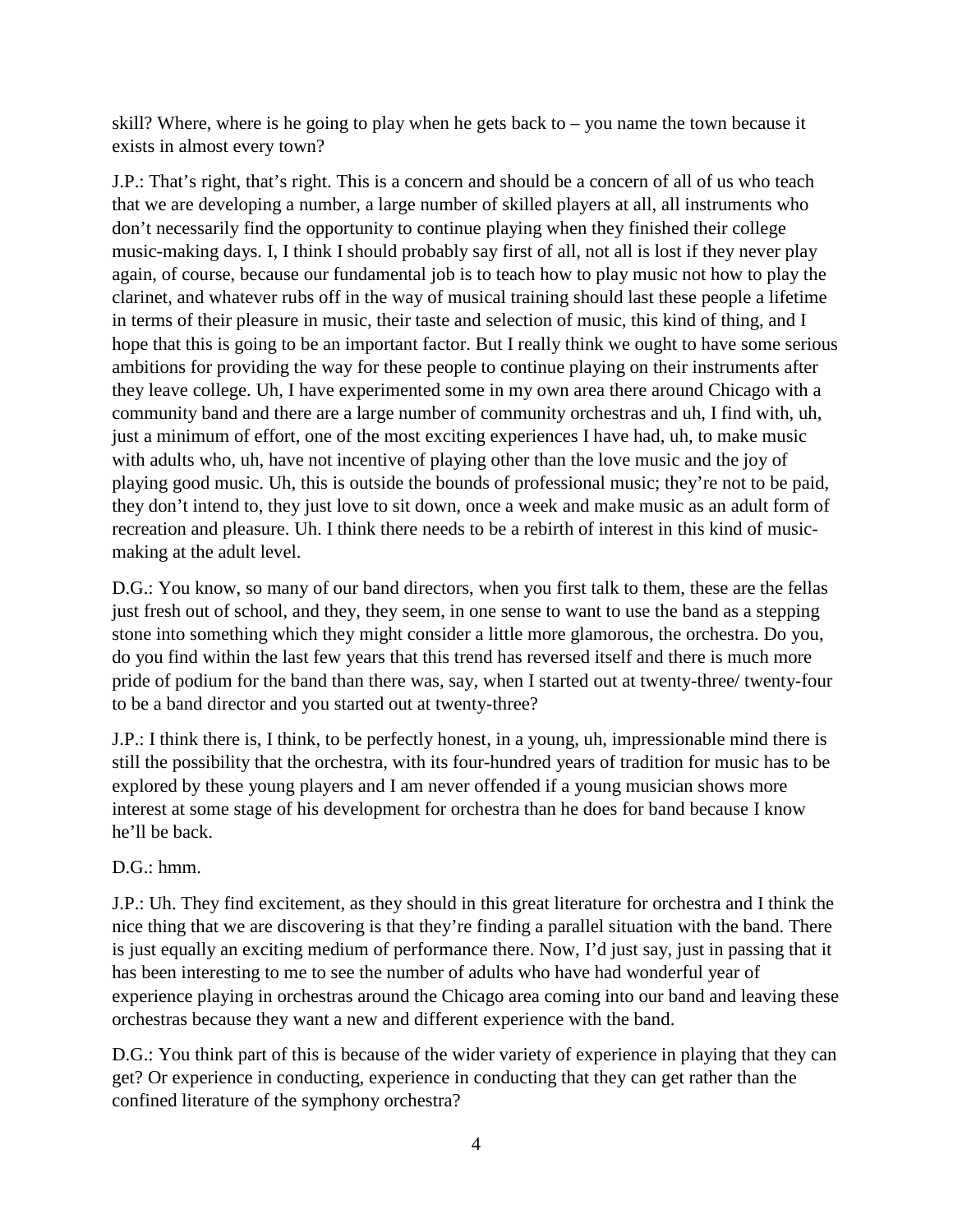J.P.: Yes, I'm sure this has a lot to do with it. The variety of music that we can play, the newness of the music! This is something that we can't underestimate, the fact that almost every week, if we wanted to, we could introduce a piece of literature in the rehearsal that someone in the band had never played before, uh, and then as you, as you have indicated, there are many, many opportunities for them to actually conduct and create, to write for the band and have their music played, and these are all exciting things to a creative person.

D.G.: I recently read the staggering figure of something like six-hundred band pieces, new band pieces, being published every year. There must be . . . how many more would you hazard were being composed?

J.P.: [laughs] I just have no way of knowing the total. I, I am sure that it is at least six-hundred that are published Don, because, as I think you know, I do a review column of new music and each month a huge stack of music crosses my desk, music of all kinds, from what we call grade 1, for the youngest of the players, up through grade 6, the most mature of the players. And much of it is not good music. We, we don't pretend that it is, but, uh, there is, at least in the band, the opportunity to be discriminating in music. We have the chance to experiment and to discard those thing that are not worthwhile and, uh, just to take the very best and work from that point.

D.G.: How much more time do we have?

Unknown: I'm going to take out another reel.

D.G.: Well, do we have three minutes?

Unknown: No.

D.G.: Have great fun with you, um, Arthur, before we quit.

[tape cuts]

D.G.: What'd we been talking about, we'd been talking about community music and

J.P.: Uh-huh. I think that's where we are.

D.G.: Oh! The cultural explosion! You're talking about all these magnificent things that are happening, in new music, in creativity. This is, uh, happening in the band field almost, our explosion is almost louder, almost louder than any other form, isn't it?

J.P.: I think it's an integral part of the, ooh, cultural explosion and population explosion.

D.G.: John, let's just go way out on a limb and hazard a few guesses here. Let's go back, you started when you were, uh, twenty-three and I started back in, we'll say 1930, playing at Texas Christian Band. You're at Northwestern, a little later. Since 1930, how many people, do you think, have been members of bands, all over the country?

J.P.: Oh my goodness, uhh, how could we ever arrive at a figure? It must be 50 million? 100 million? I don't know. I've heard them say there are 17 million youngsters right now on instrumental music and, uh, there's a tremendous impact. Uh.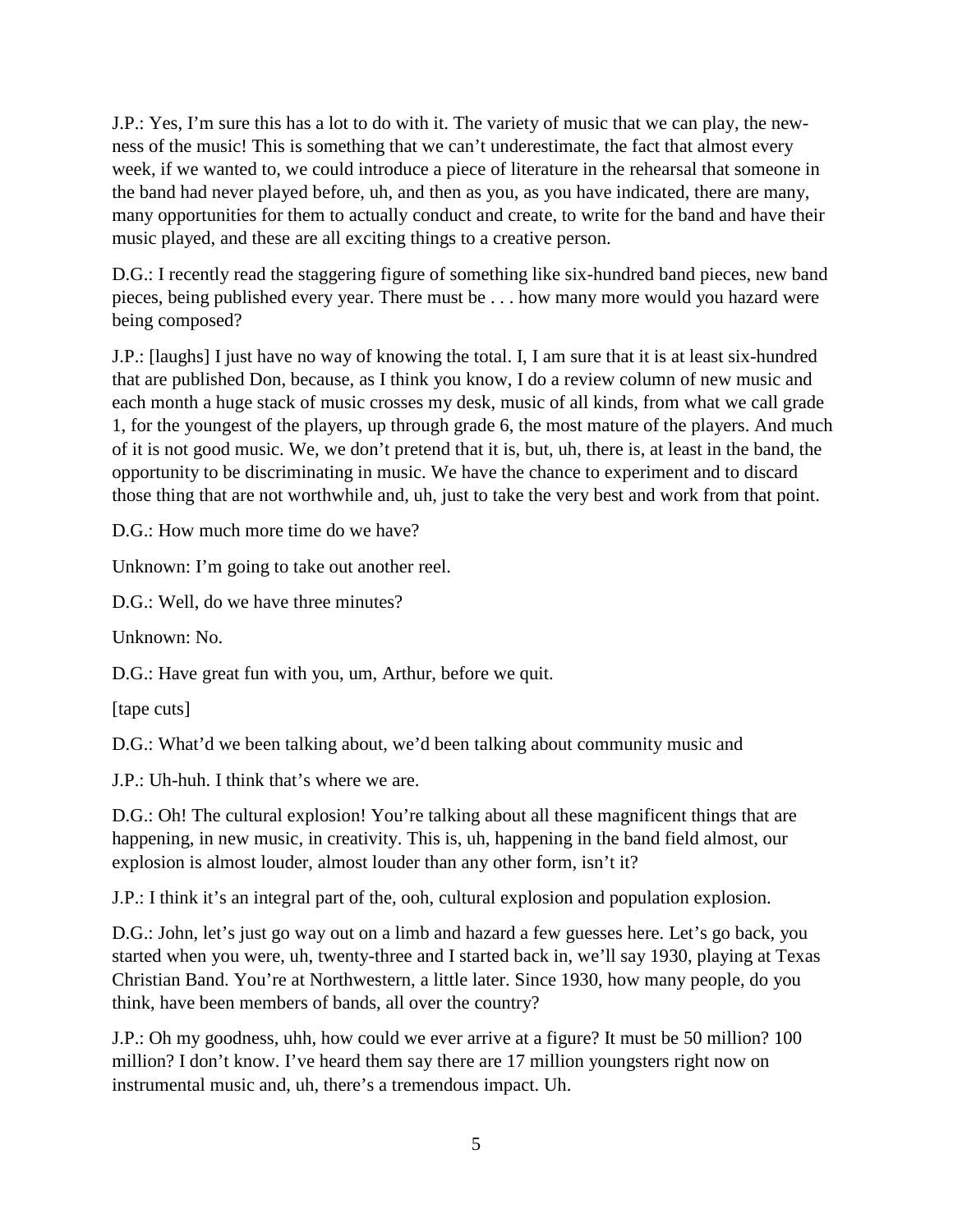D.G.: We range from 50 thousand band to 20, 26 of various degrees, but we have 50 thousand. Let's just say we have 10 thousand bands a year and we have 70, let's say 50 people in the band. This adds up to your 50 million pretty quickly doesn't it?

J.P. I think, I think it does. I think a curious figure at our University. Right now we know that more than 40 percent of the students who come into our school from all fields have had instrumental background, more than 40 percent in one University. And, uh, I'm sure that this is duplicated all over the country.

D.G.: John, how can you account for the fact that, with 50 million, we'll just cut it down to the 50 million mark, how do you account for the fact that there are no consistent band programs in radio, or on television, or on records. Why, if we have this potential mass-buying public of this, this, of millions of people, why aren't served better with band music on the air or on recordings.

J.P.: I think, uh, one point has to be, Don, that we as band directors are somewhat at fault. I think that we, uh, have done a wonderful job of educating in music through the use of the band and in promoting spirit and interest in music in the communities that these school serve but we have been far less interested in seeing that the top level performing organizations that would be comparable to the major symphony orchestra and so on would exist in bands in this country, and we do have some fine organizations, we have the Goldman band and the Leonard Smith Band, the Los Angeles Band, but these are the only three that you can name that are professional bands. We need professional bands of standing and I am sure that if we have these bands and if we play the right music with them and play it well as we know we have so many people capable of doing, that the American public that has been brought up on bands is going to just yearn for this music on the air and on television and wherever they can get it.

D.G.: Why don't we just confidentially ask them to start writing into the networks and say come on let's have this music that we grew up on and that we knew and love.

J.P.: I think you would have an overwhelming response. I think you would.

D.G.: I wanna close our interview with a reference to our American Bandmasters Association research library in, um, in Maryland, College Park, Maryland, the University of Maryland. Uh. When we were visiting it recently we saw exhibitions of material that had been given to us with, say the effects of Patrick Gilmoure. What do you think that the American public should look for in their closets and in their scrapbooks which should, which might be of interest and of permanent interest in the form of archives, for us than it would be for them in their own little living rooms?

J.P.: Well, I think most anything. The wonderful thing about the American band movement is that it has history in every community and city and village and country school clear across the country. Uh, there's nothing that is too insignificant to send to this archive. Uh. I'm sure that the librarian there would be perfectly happy to receive pictures or old scores, copies of programs, old instruments, and I know that these things exist all over the world and particularly in this country where we have had so many bands for so long and we could have them there in that center. It's a wonderful thing for me to see develop because for a, as a neophyte in the band world I have to